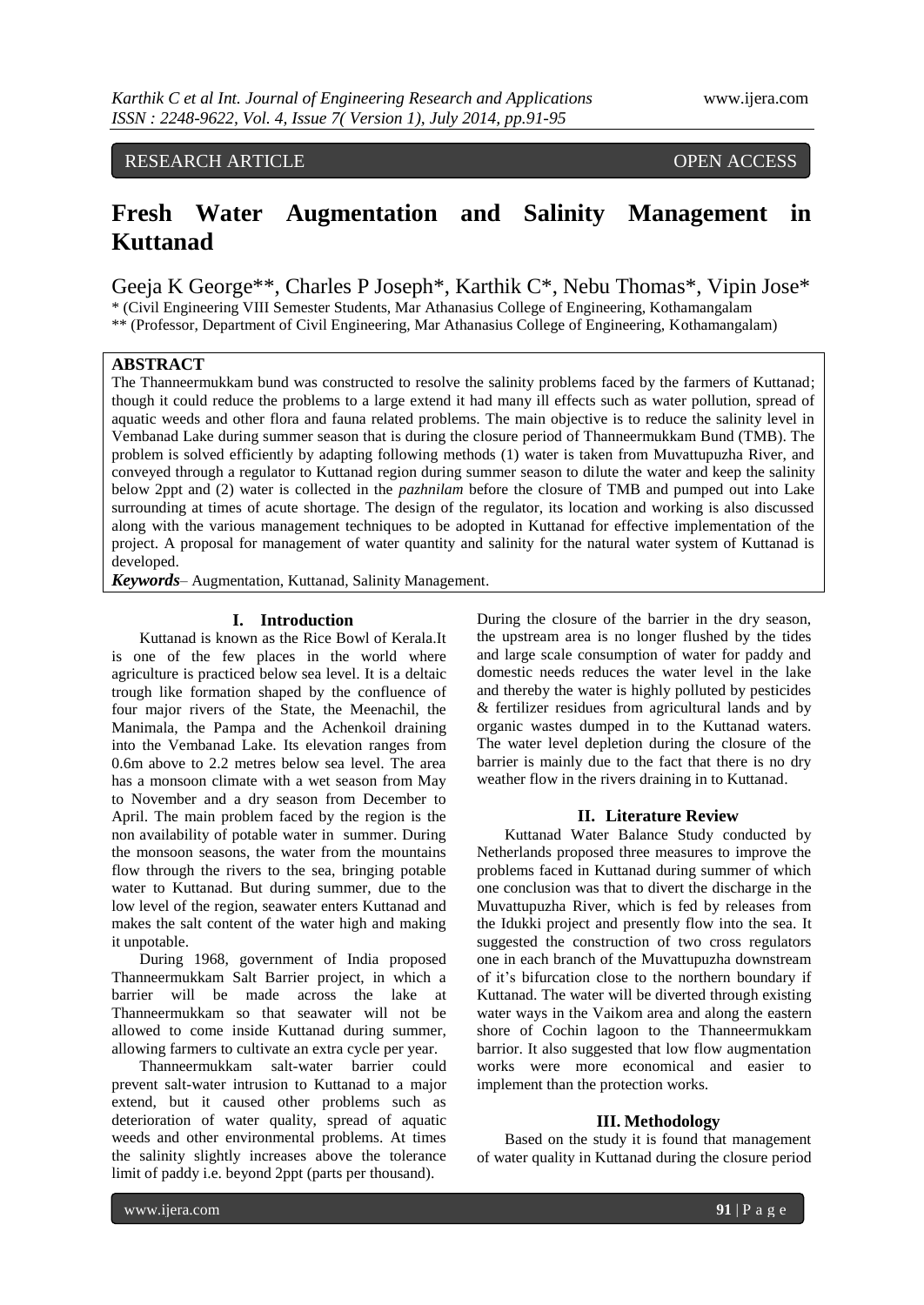of TMB is possible by making some small interventions in the hydrologic system.

1. Muvattupuzha River joins Vembanad Lake downstream of the Thanneermukkam Salt-water Barrier (TMB). This River receives about 1700mm<sup>3</sup> /annum of Idukki tailrace discharge from Moolamattom. Since Idukki Hydro Electric project is a peaking station, the tailrace discharge is more in summer. Out of the total tailrace discharge of  $1700 \text{mm}^3$ , the discharge during December to May is about 950mm<sup>3</sup>. After meeting the requirement of MVIP, HNL, GCDA, KWA the remaining water is let out in to the lake downstream of the TMB. Transferring part of this fresh water to the upstream of the TMB with some small interventions is possible.

Muvattupuzha River bifurcate into two branches Ithupuzha & Murinjapuzha before joining Vembanad Lake (Fig. 1). The southern branch, Ithupuzha is linked to the upstream of TMB through Vadayar thodu, Puthen thodu, Chirakkuzhi thodu, Kaipuzha ar & Pennar thodu. Regulators (permanent /temporary) are there in the links connected to the Vembanad Lake downstream of TMB. It could be seen flow is always there towards the Lake through Ithupuzha River and the water level fluctuates with respect to the tidal variation in the lake. Because of this effect one can seen that the flow in the Vadayar thodu is towards south during high tide and towards north during low tide. If a regulator is constructed across Vadayar thodu with automatic operation based on water level and flow direction (i.e. open the shutters when the flow in the canal is towards south  $\&$  close the shutters when the flow direction changes) about 15m3/sec (average) of water can be diverted to the upstream of the TMB for 12hrs in a day.

2. Wetland in Kuttanad has a total extend of nearly 55000ha, out of which punja cultivation (December – March) is around 38700ha. This means that nearly 16300 ha (55000-38700) is left out without paddy cultivation every year in rotation. This 16300ha can be utilized for storing fresh water and then released in to the lake by pumping to make up the water level reduction due to crop evapotranspiration & lake evaporation.

Water required to be diverted is to supplement the crop evapotranspiration loss from the Lake during the closure period of the barrier i.e. during December 15th to March 15th.



Fig.1. Vembanad Lake and associated River system

### **IV. Data Collection and Field Study**

The cross section of the river was taken at two different points below the Vadayar New bridge(Fig. 2) and Vadayar Old bridge.(Fig. 3) corresponding to known water levels. The cross section obtained was plotted in Autodesk AutoCAD 2011. The area corresponding to other water levels could be easily obtained from the Cad drawing. Also the velocity of flow was taken during known water levels with respect to the Mean Sea Level. The Velocity v/s Water level graph (Fig. 4) was plotted and was interpolated for finding velocity corresponding to other water levels.



Fig. 2 – Cross section below New Vadayar bridge







Fig.4 – Velocity v/s Water level Graph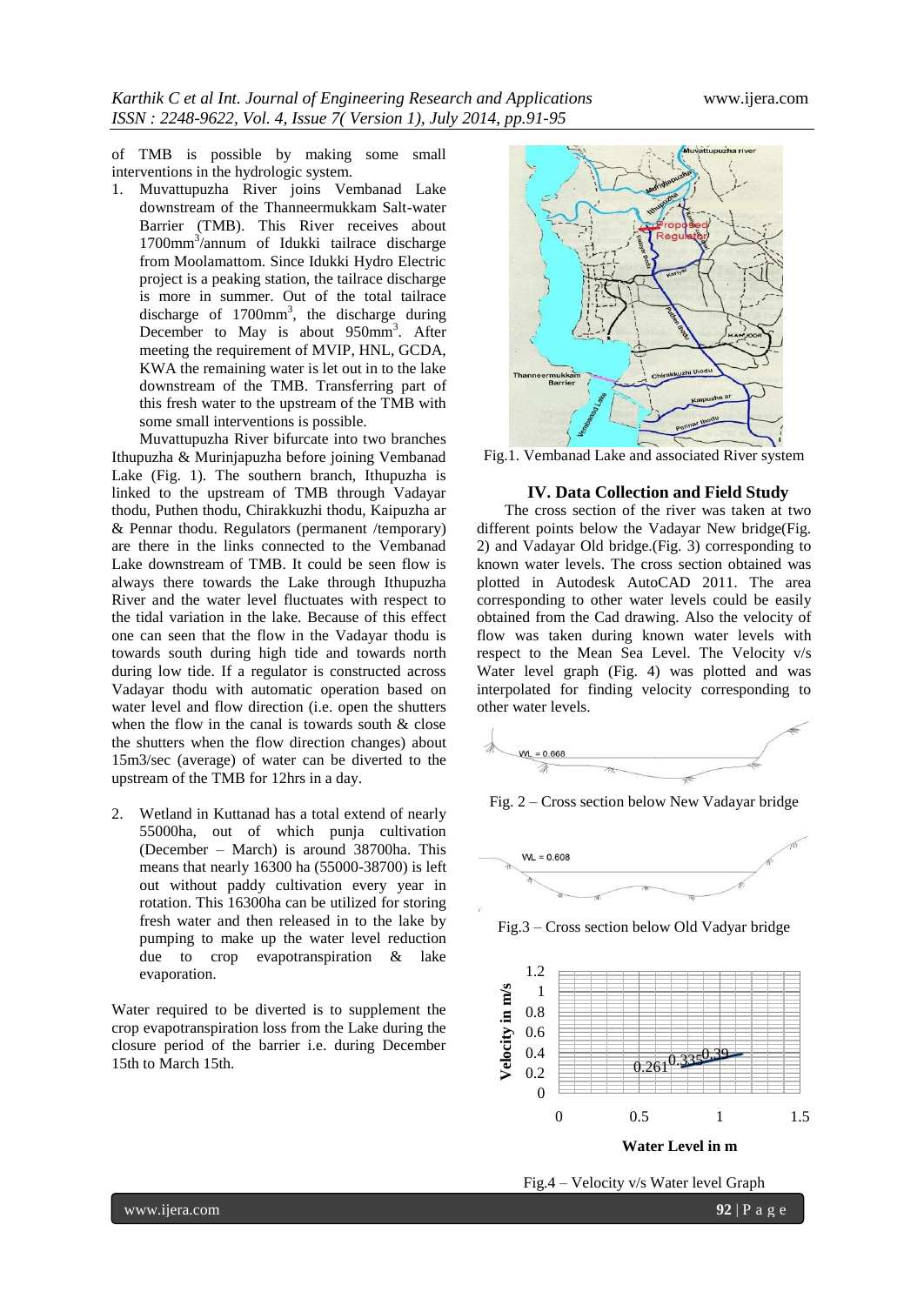23-01-2014 0.97 0.53

24-01-2014 0.98 0.46

26-01-2014 0.96 0.51

25-01-2014 0.98

A gauge was established at the proposed location of the Regulator in Vadayar Thodu (350m south of confluence with the Ithipuzha) and the daily maximum and minimum water level occurring in the river was recorded during the closure period of Thanneermukkam Bund i.e. from  $15<sup>th</sup>$  December 2013 to  $15<sup>th</sup>$  March 2014. The obtained data is tabulated in Table 1.

| I hanneermukkam Bund i.e. from 15 December<br>2013 to $15^{th}$ March 2014.<br>The obtained data is |                                                               |                    | 27-01-2014 | 0.95         | 0.43   |
|-----------------------------------------------------------------------------------------------------|---------------------------------------------------------------|--------------------|------------|--------------|--------|
| tabulated in Table 1.                                                                               |                                                               |                    | 28-01-2014 | $\ast$       | $\ast$ |
|                                                                                                     |                                                               |                    | 29-01-2014 | $\ast$       | $\ast$ |
|                                                                                                     | TABLE 1. Water Level Data<br><b>Maximum</b><br><b>Minimum</b> |                    | 30-01-2014 | $\ast$       | $\ast$ |
| Date                                                                                                | <b>Water Level</b>                                            | <b>Water Level</b> | 31-01-2014 | 0.88         | 0.41   |
|                                                                                                     | above MSL (m)                                                 | above MSL (m)      | 01-02-2014 | 0.96         | 0.56   |
| 21-12-2013                                                                                          | 0.77                                                          | 0.28               | 02-02-2014 | 0.97         | 0.52   |
| 22-12-2013                                                                                          | 0.68                                                          | 0.23               | 03-02-2014 | 0.98         | 0.51   |
| 23-12-2013                                                                                          | 0.79                                                          | 0.31               | 04-02-2014 | 0.99         | 0.48   |
| 24-12-2013                                                                                          | 0.79                                                          | 0.34               | 05-02-2014 | $\mathbf{1}$ | 0.49   |
| 25-12-2013                                                                                          | 0.78                                                          | 0.29               | 06-02-2014 | 0.99         | 0.51   |
| 26-12-2013                                                                                          | 0.79                                                          | 0.25               | 07-02-2014 | $\mathbf{1}$ | 0.47   |
| 27-12-2013                                                                                          | 0.68                                                          | 0.31               | 08-02-2014 | 0.99         | 0.49   |
| 28-12-2013                                                                                          | 0.68                                                          | 0.21               | 09-02-2014 | 0.98         | 0.52   |
| 29-12-2013                                                                                          | 0.79                                                          | 0.36               | 10-02-2014 | *            | $\ast$ |
| 30-12-2013                                                                                          | 0.68                                                          | 0.38               | 11-02-2014 | $\ast$       | $\ast$ |
| 31-12-2013                                                                                          | 0.68                                                          | 0.25               | 12-02-2014 | *            | $\ast$ |
| 01-01-2014                                                                                          | 0.79                                                          | 0.34               | 13-02-2014 | *            | *      |
| 02-01-2014                                                                                          | 0.68                                                          | 0.4                | 14-02-2014 | *            | $\ast$ |
| 03-01-2014                                                                                          | 0.68                                                          | 0.38               | 15-02-2014 | $\ast$       | $\ast$ |
| 04-01-2014                                                                                          | 0.68                                                          | 0.32               | 16-02-2014 | *            | *      |
| 05-01-2014                                                                                          | 0.68                                                          | 0.36               | 17-02-2014 | $\ast$       | $\ast$ |
| 06-01-2014                                                                                          | 0.46                                                          | 0.22               | 18-02-2014 | 0.97         | 0.47   |
| 07-01-2014                                                                                          | 0.46                                                          | 0.22               | 19-02-2014 | 0.96         | 0.5    |
| 08-01-2014                                                                                          | 0.45                                                          | 0.23               | 20-02-2014 | 0.95         | 0.49   |
| 09-01-2014                                                                                          | 0.45                                                          | 0.31               | 21-02-2014 | 0.96         | 0.51   |
| 10-01-2014                                                                                          | 0.46                                                          | 0.28               | 22-02-2014 | 0.97         | 0.49   |
| 11-01-2014                                                                                          | 0.46                                                          | 0.3                | 23-02-2014 | 0.97         | 0.54   |
| 12-01-2014                                                                                          | 0.47                                                          | 0.23               | 24-02-2014 | 0.97         | 0.52   |
| 13-01-2014                                                                                          | 0.68                                                          | 0.37               | 25-02-2014 | 0.98         | 0.52   |
| 14-01-2014                                                                                          | 0.68                                                          | 0.39               | 26-02-2014 | $\ast$       | $\ast$ |
| 15-01-2014                                                                                          | 0.79                                                          | 0.41               | 27-02-2014 | $\ast$       | $\ast$ |
| 16-01-2014                                                                                          | $\ast$                                                        | $\ast$             | 28-02-2014 | 1.05         | 0.61   |
| 17-01-2014                                                                                          | $\ast$                                                        | $\ast$             | 01-03-2014 | 1.05         | 0.59   |
| 18-01-2014                                                                                          | $\ast$                                                        | $\ast$             | 02-03-2014 | 1.05         | 0.55   |
| 19-01-2014                                                                                          | $\ast$                                                        | *                  | 03-03-2014 | 1.03         | 0.58   |
| 20-01-2014                                                                                          | $\ast$                                                        | $\ast$             | 04-03-2014 | 1.08         | 0.54   |
| 21-01-2014                                                                                          | $\ast$                                                        | $*$                | 05-03-2014 | 1.05         | 0.55   |
| 22-01-2014                                                                                          | $\ast$                                                        | $\ast$             | 06-03-2014 | 0.95         | 0.58   |

www.ijera.com **93** | P a g e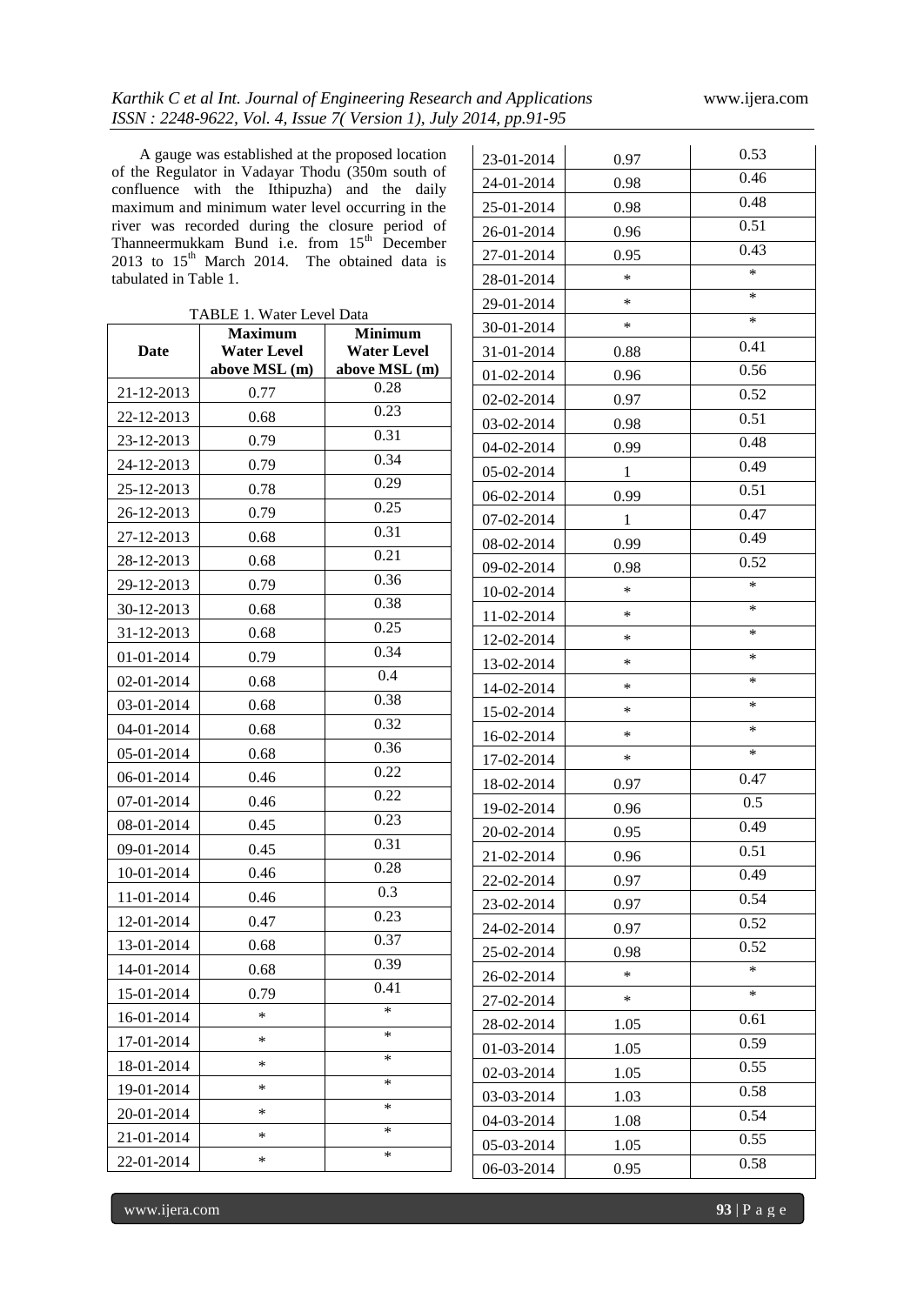| 07-03-2014 | 1.04   | 0.555  |
|------------|--------|--------|
| 08-03-2014 | 0.89   | 0.55   |
| 09-03-2014 | $\ast$ | $\ast$ |
| 10-03-2014 | $\ast$ | *      |
| 11-03-2014 | $\ast$ | *      |
| 12-03-2014 | $\ast$ | *      |
| 13-03-2014 | $\ast$ | *      |
| 14-03-2014 | $\ast$ | *      |
| 15-03-2014 | *      | *      |

In order to find that the proposed channel (Vadayar River) is free from high salinity during the summer, different samples were collected and tested and the obtained data is tabulated in Table 2.

| TABLE 2 Salinity Level in Vadayar Thodu |  |  |
|-----------------------------------------|--|--|
|                                         |  |  |

| Date       | <b>Salinity (ppt)</b> |
|------------|-----------------------|
| 10-01-2014 | 0.08                  |
| 15-02-2014 | 0.17                  |
| 08-03-2014 | 0.203                 |

### **V. Calculations 5.1 Estimation of Water Required**

The amount of water that needs to be augmented is calculated from the 5 year water level data obtained from the gauge established at Thanneermukkam bund on the north (Cochin) and south (Kuttanad) side

(Table 3). The area of the Vembanad Lake south of TMB is multiplied with the maximum water level depletion on the south of barrage during the closure period. The area was found from the Cad drawing of Kuttanad obtained from NATPAC.



Fig.5 Kuttanad Region

Maximum reduction in water level is found to be 38cm. The total area of Vembanad Lake south of TMB was obtained as  $103.51 \times 10^6$  m<sup>2</sup>. Hence a total volume of 39.33  $x10^6 \text{ m}^3$  (103.51 $x10^6 \text{ m}^2$  x .38m) water needs to be augmented.

| Table 3. Thanneermukkam Bund and Water level |                                        |                                       |                                   |                                   |                                                         |                                        |
|----------------------------------------------|----------------------------------------|---------------------------------------|-----------------------------------|-----------------------------------|---------------------------------------------------------|----------------------------------------|
| Date                                         | <b>Maximum</b><br>Water<br>level in cm | Water Level<br>when bund<br>is closed | <b>Bund</b><br><b>Closed Date</b> | <b>Bund</b><br><b>Opened date</b> | Minimum water<br>level in<br>corresponding<br>year (cm) | <b>Difference</b><br>in water<br>level |
| 19-12-07                                     | 64                                     | 34                                    | $15 - 12 - 07$                    | $07-04-08$                        | 17                                                      | 17                                     |
| $21 - 12 - 08$                               | 64                                     | 44                                    | $23 - 12 - 08$                    | $31 - 03 - 09$                    | 12                                                      | 32                                     |
| $26-12-09$                                   | 71                                     | 48                                    | $21 - 12 - 09$                    | $26 - 03 - 10$                    | 10                                                      | 38                                     |
| $30-12-10$                                   | 68                                     | 39                                    | $03-01-11$                        | $24 - 04 - 11$                    | 11                                                      | 28                                     |
| $19 - 12 - 11$                               | 58                                     | 39                                    | $21 - 12 - 11$                    | $26-04-12$                        | 15                                                      | 19                                     |
| $24 - 12 - 12$                               | 61                                     | 41                                    | $24 - 12 - 12$                    | $01 - 04 - 13$                    | 12                                                      | 20                                     |
| $07 - 12 - 13$                               | 61                                     | 40                                    | $03-01-14$                        |                                   |                                                         |                                        |

### **5.2 Estimation of water regulated**

The amount of water that can be diverted to Kuttanad during the closure period of Thanneermukkam bund is calculated from the observed maximum and minimum water level and velocity measured. The water that can be augmented during each fortnight is calculated separately by taking the average of the water levels. The area corresponding to the average water level is taken from the cad drawing and the average of the cross

section under the new bridge and old bridge is taken as the average cross sectional area of the river. The velocity is also calculated from the velocity versus water level graph. The obtained velocity was multiplied with a factor of 0.64 to accommodate for the variation in velocity due to horizontal and vertical effect. To calculate the average discharge, minimum discharge was taken as zero since the minimum velocity is zero. Hence average velocity was calculated as the half of maximum discharge.